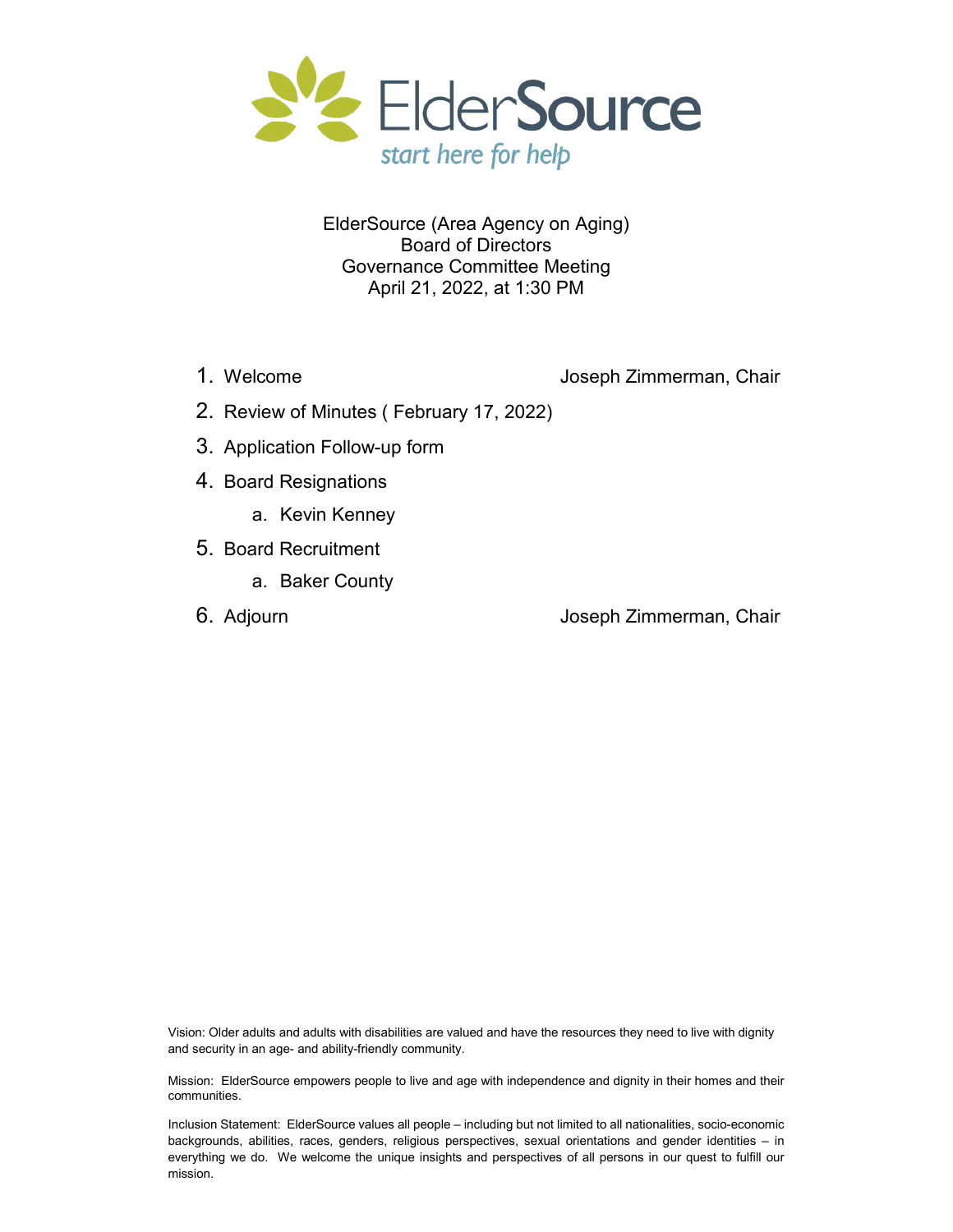ElderSource (Area Agency on Aging) Board of Directors Governance Committee Conference call February 17, 2022, at 2:00 PM

# **Minutes**

## **Present:**

Joseph Zimmerman, Chair Dr. Sue Krall Dr. Vanessa Jones-Briscoe Amanda Benigno Janet Adkins

## **Staff:**

Linda Levin, Chief Executive Officer Jessica Del Rio, Executive Administrative Assistant

### **Call to Order:**

Joseph Zimmerman opened the meeting of the Governance Committee at 2:02 PM.

### **Review of Minutes**

Dr. Vanessa Jones Briscoe moved to approve the minutes from the January 11, 2022 meeting. Amanda Benigno seconded the motion. Motion carried without opposition.

## **Draft Board Application Update Review**

Linda presented the draft updated application, removing some of the questions and adding them to a separate questionnaire along with new questions as part of the Board's diversity, equity and inclusion efforts. The Committee reviewed the recommended updates to the Board application and the separate questionnaire. Linda Levin noted that the questionnaire presented will be given to the applicant after Board approval. There was some discussion regarding the application and questionnaire.

#### *Motion:*

Dr. Vanessa Jones-Briscoe moved to appoved the application update and questionnaire as presented with exception of changing the date of birth to just month and year of birth. Sue Krall seconded the motion. Motion passed without opposition.

#### **Board Resignations:**

The Committee discussed the resignations from Ray Parkhurst, Al Bagocious, and Arden Joseph.

Joseph Zimmerman stated that Al Bagocious stated he will continue until the end of his term in March of 2022. Joseph also stated that Ray Parkhurt wishes to be removed from the Board, doesn't have the time commitment required given his other service on the Wise Owl Board.

Linda stated that Arden Joseph has resigned from the Board due to relocating outside of our service area.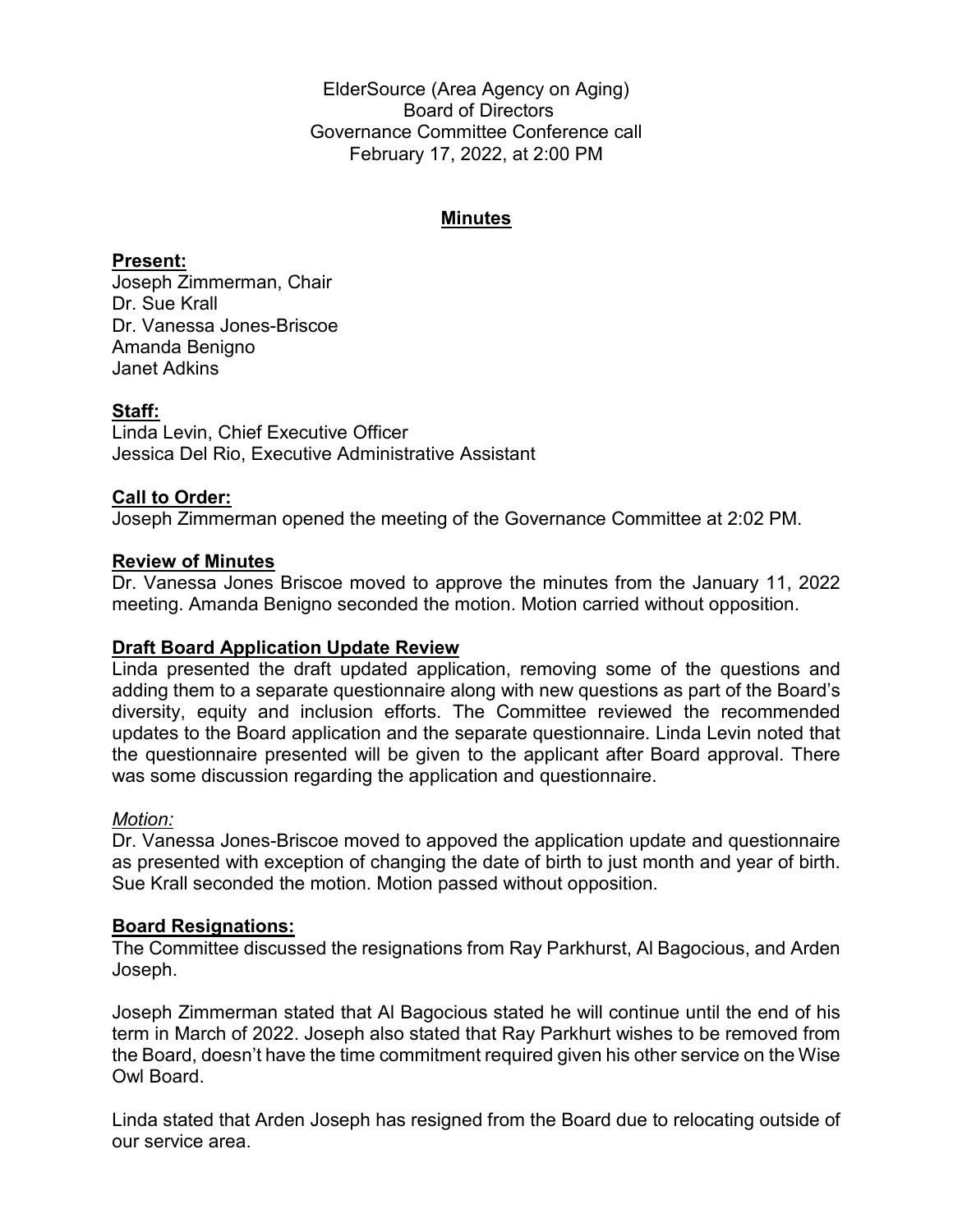# *Motion:*

Dr. Sue Krall moved to approve the resignations for Ray Parkhurst, Al Bagociuous, and Arden Joseph. Dr. Vanessa Jones-Briscoe seconded the motion. Motion passed without opposition.

# **Board Recruitment:**

The Committee discussed Board recruitment. Linda reminded the Committee of their recruitment metrics as part of the Board's diversity, equity and inclusion efforts:

- Member under 30
- Member between 30-49
- Males
- Latinx
- Baker County

Linda noted that we filled our goal of Member between 30-49 with our newest member Juliet Williams.

Linda stated that Dr. Sue Krall will retire from the Board of Directors at the end of her third term in November of 2022. Linda noted that with Sue leaving, we will have no representation from Baker county.

Joseph will get in contact with Pamela Sanders the previous Advisory Council chair from Baker county to see if she is interested in serving on the ElderSource Board of Directors.

## **Board Terms**

The Committee reviewed the Board term for Brenda Ezell. Joseph stated he spoke with Ms. Ezell and that she would like to continue to serve on the Board.

## *Motion:*

Dr. Sue Krall moved to approve Brenda Ezell's  $3<sup>rd</sup>$  term to continue to serve on the ElderSource Board of Directors. Janet Adkins seconded the motion. Motion carried without opposition.

#### **Adjournment:**

Having no further business, the meeting adjourned at 2:30 PM.

Ms. Jessica Del Rio, ElderSource Executive Administrative Assistant, prepared the minutes.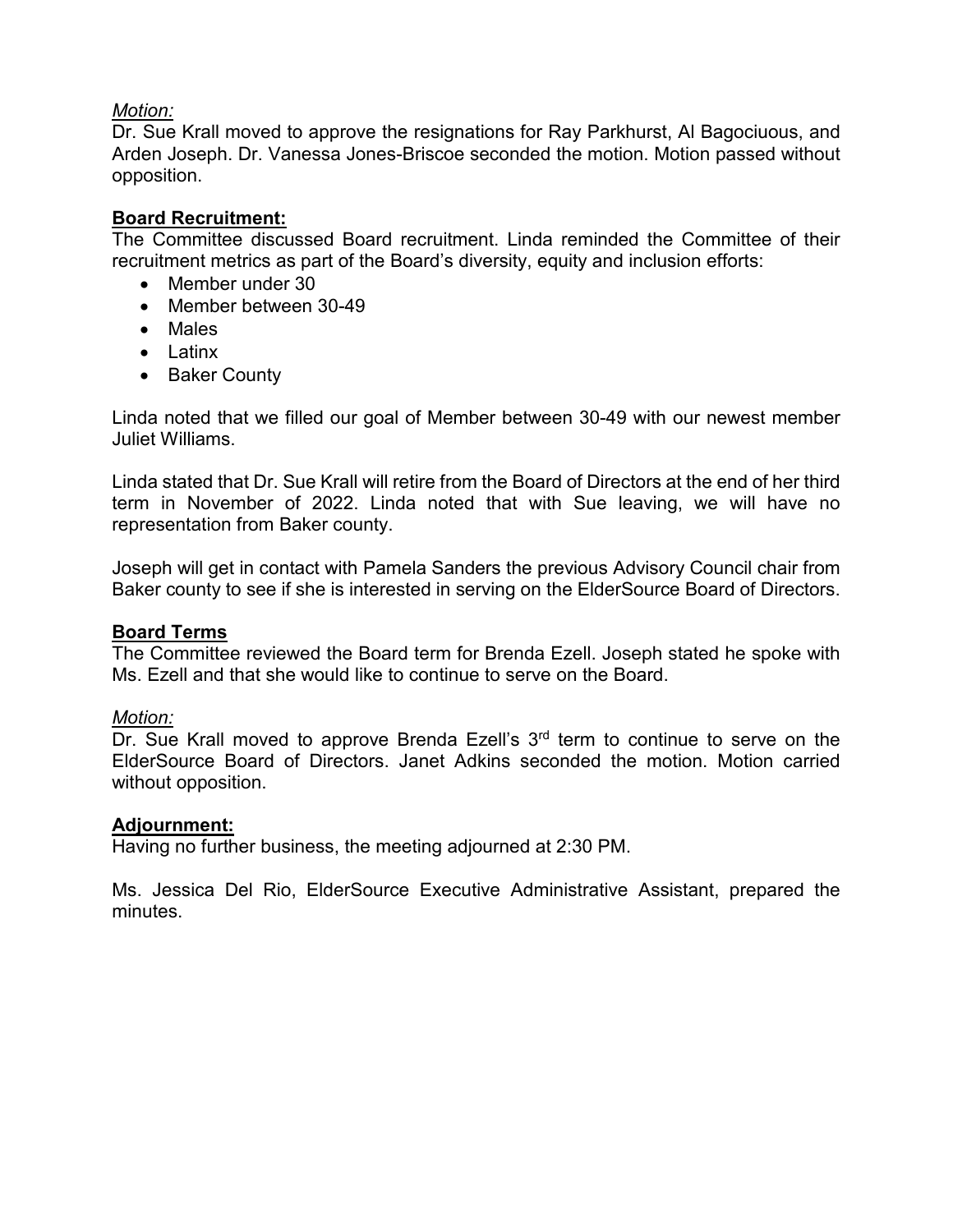Name:

Demographic and Diversity: The following information is for reporting to our funder (the Florida Department of Elder Affairs) and to ensure we have a diverse board with members representing various parts of our community and the elders we serve. **This information is confidential and reported in aggregate form only.**

What is your month and year of birth:

| What is your race and ethnicity: $\Box$ White $\Box$ African American/Black $\Box$ Hispanic $\Box$ Asian<br>□Mixed Race □Other |
|--------------------------------------------------------------------------------------------------------------------------------|
| None:<br>What is your religion: ________                                                                                       |
| Do you live with a disability:                                                                                                 |
| How do you identify: Straight                                                                                                  |
| Lesbian                                                                                                                        |
| <b>Bisexual</b>                                                                                                                |
| Transgender                                                                                                                    |
| Queer                                                                                                                          |
| Other:                                                                                                                         |
| Are you a veteran?: □ Yes No□                                                                                                  |